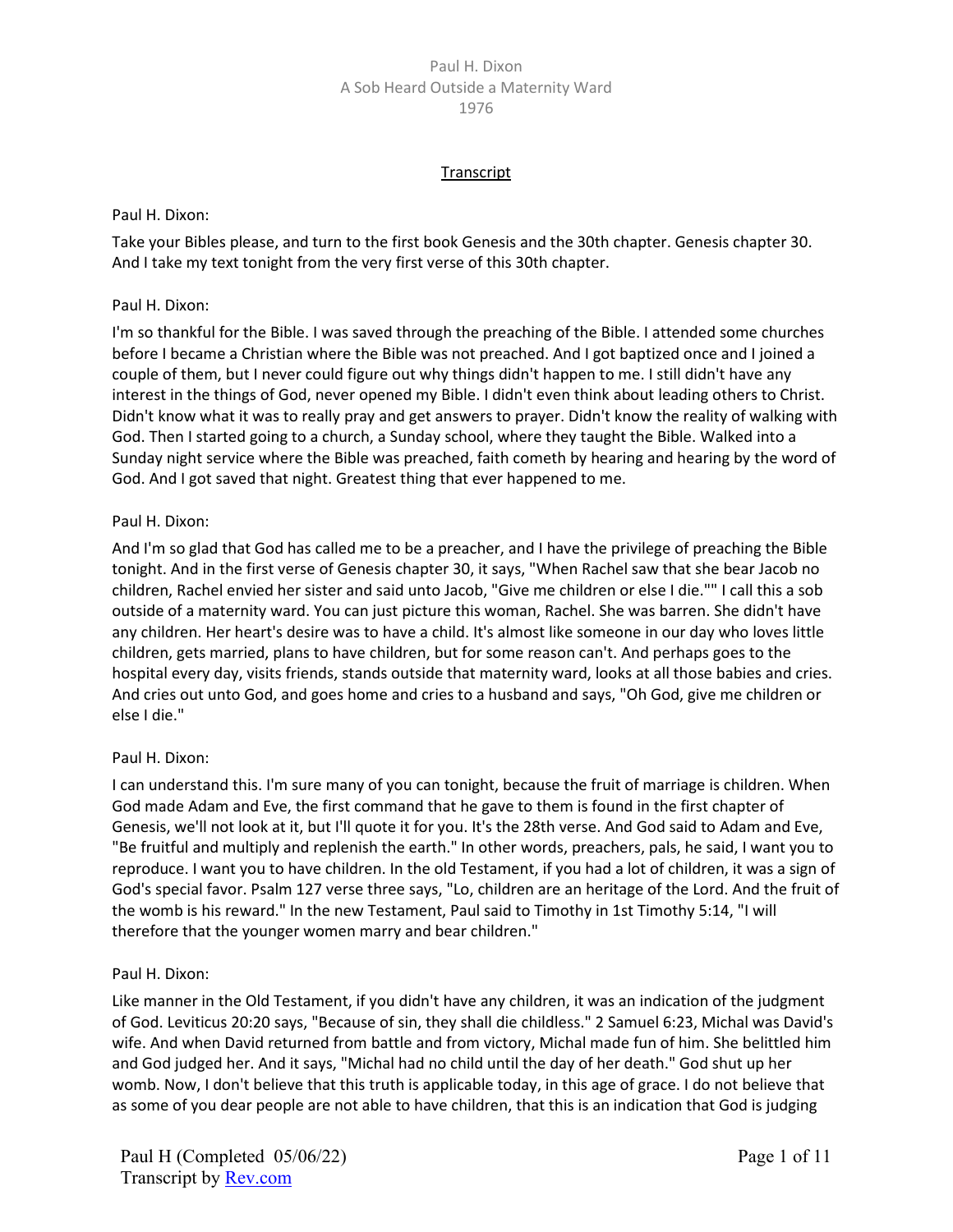#### A Sob Heard Outside a Maternity Ward

1976

you, that God somehow has a curse upon you. But I think it was definitely true in the Old Testament. And I believe that's why Rachel has that pathetic cry here when she says, "Give me children or else I die."

## Paul H. Dixon:

Now, let's not forget that, but keep a finger in Genesis 30 and turn over to Romans chapter 7, to see a great spiritual truth that parallels this physical truth. Now remember, as we turn over to Romans 7, the fruit of marriage is children. God's plan is for people to get married and to have babies. Roman 7:4. Look what it says, "Where for my brethren, you also are become dead to the law by the body of Christ, that ye should be married to another, even to him who is raised from the dead in order that we should bring forth fruit unto God." Oh, I see. Just as surely as the fruit of marriage is children and that's the plan of God. It's also the plan of God that the fruit of salvation should be children. Paul said, you have been divorced from the law. You have been married to Christ, even to this one who is arose from the dead in order that you might be a reproducing Christian.

## Paul H. Dixon:

Dawson Trotman was the head of the Navigators, an organization that's been especially useful in reaching servicemen for Christ. The whole idea of the Navigators is Brother Keener wins me and he grounds me so that I can win somebody. I go out and win Brother Fleck, and Brother Keener goes out and win somebody else. And I ground Brother Fleck, and he grounds that person so that they can win somebody and there're four of us. And then we go out and win somebody and there're eight of us. And we train them and then there're 16 and 32 and 64 and 128 and 256. And you can see how this thing multiplies. Dawson Trotman wrote the booklet Born To Reproduce. And in that booklet, he sets forth the case that we are saved in order that we might win others to Jesus Christ. That is the plan of God.

## Paul H. Dixon:

I believe that throughout the Bible, it's especially emphasized that somebody who is saved should be interested in making an effort in reaching somebody else for Christ. Now, some of you here tonight are not saved as yet. You don't really have any concern about the salvation of others because you haven't become a Christian yourself. You get saved tonight and God can use you tomorrow or even tonight yet, to win somebody else to Jesus. I've seen it happen. It's the greatest thing going. The best thing I know that happens after you get saved in the Christian life is winning somebody else to Jesus. If you haven't had a part in that, you don't know what life is all about.

## Paul H. Dixon:

I mean, it's just thrilling to see someone transform from darkness into God's marvelous light, to see a home that's wrecked and see God put the pieces together. And God established that home upon his word and upon Christ, and see a husband and wife who once were fighting now rejoicing in the savior and trying to reach other couples for Jesus Christ. To see a teenager who didn't have any purpose in his life who was searching, and he comes to Christ, and now he knows what life is all about. And he wants to tell others about Jesus. This is great. Thrilling. Exciting. God's plan is that the fruit of salvation should be children.

## Paul H. Dixon:

Now, I believe that when you study the Bible, you'll find there are many kinds of fruit. That speaks of the fruit of answered prayer. The fruit of obedience. Galatians 5 speaks of the fruit of the spirit. But John 15,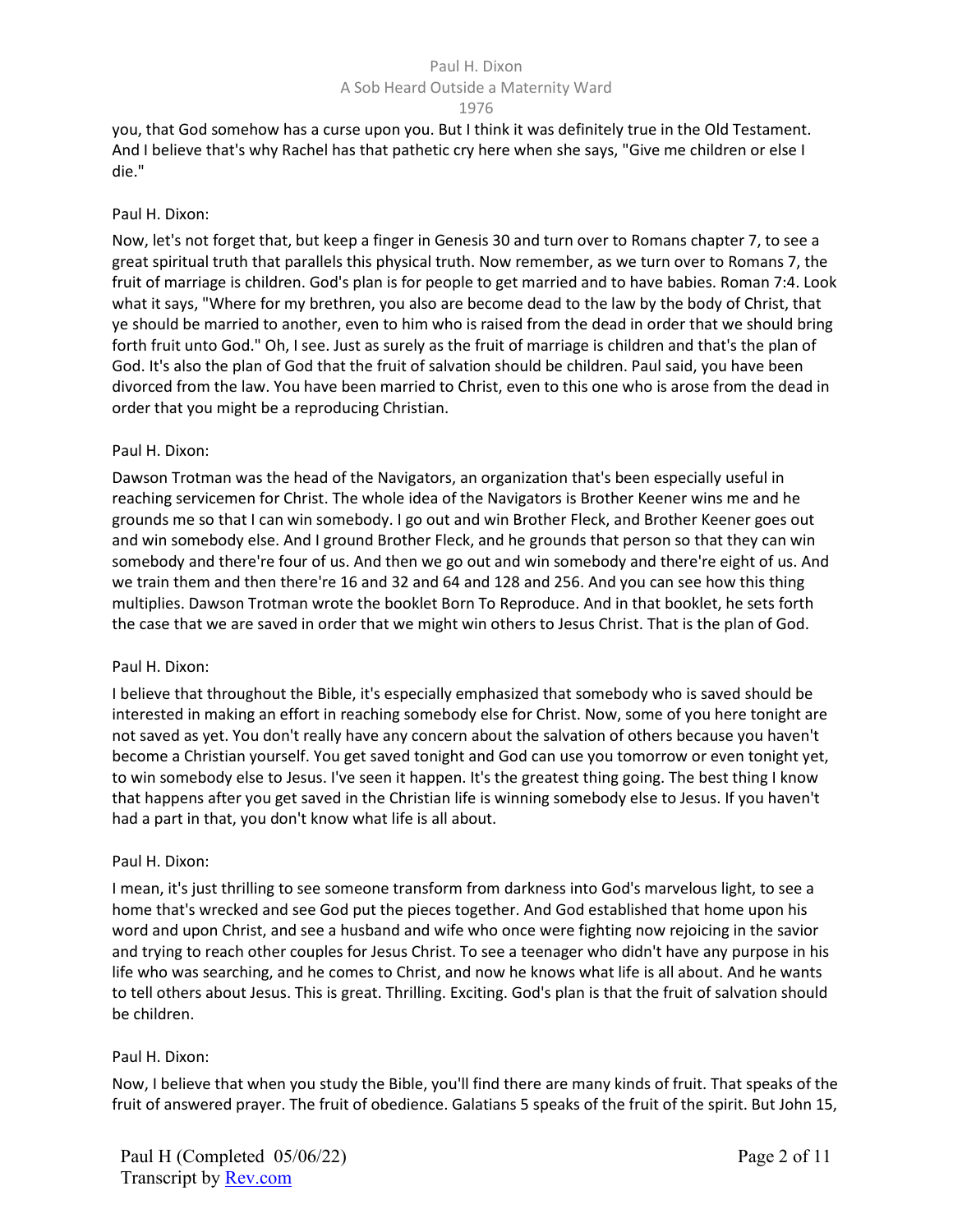#### 1976

I believe also speaks of the fruit of souls. So take your Bibles down and turn back a couple of books to John in the 15th chapter, the gospel of John, not the epistle of John, verse 8 says, "Herein is my father glorified that you bear much fruit. So shall you be my disciples." This is the greatest fruit bearing chapter in the Bible, talks about abiding in Christ, taking his life into ours. He's the vine, we are the branches. And we are to bring forth fruit through his enablement, through his power. And look what it says in verse 16, "Ye have not chosen me, but I have chosen you and ordained you that you should go and bring forth fruit and that your fruit should remain." God says, I've ordained this. I've ordained that everyone who is saved, who's in the vine should go out and should reproduce, should be fruitful. And that fruit should remain.

#### Paul H. Dixon:

I believe there are legitimate reasons for not having physical children today. There are no legitimate reasons for not having spiritual children. Do you have any spiritual children? The apostle Paul said, in I Thessalonians chapter two. He said, "When I get to heaven, ye are my joy." He's talking about these people that he has personally led to Christ. In Philippians chapter four, verse one, he talks to these new converts. And again, he calls them his joy. When you have a part in leading somebody to the savior, it's not only joy in this life, it's joy throughout eternity. How much joy do you have to your account? How many people going to be in heaven because of you? How many of you had a part in bringing to a saving knowledge of Jesus Christ?

#### Paul H. Dixon:

As I said, I believe there are legitimate reasons for not having physical children. No legitimate reasons for not having spiritual. For instance, it is possible to be too old to reproduce, physically. But, did you know it's not possible to be too old to win souls? I was in New Jersey one summer in meetings, and I met a dear fellow. He must have been close to 80, and he'd only been saved maybe a year. He was an old sea salt. He was a sea captain, and somehow he was there on the coast and he came into this church and heard the Bible preached and received Christ and got saved. The pastor eventually resigned the church, went to Jacksonville, Florida, to work in a mission. That fellow said, "I don't have any family," said, "You led me to Christ. I think I'll just go with you." And so he went to Jacksonville, Florida, and I was in the area and I looked him up and this old fella every day would go down to the city square where all the park benches would be. Other old men would come around and just sit down and swap tales. And he'd be down there with pockets full of tracks, telling these guys about Jesus Christ. He was winning souls and he was in his eighties. Can't be too old spiritually to reproduce.

#### Paul H. Dixon:

You can be too young physically to reproduce, but you can't be too young spiritually to reproduce. In fact, did you know that I find in meeting after meeting, that the finest soul winners in most churches are new converts. Now, you would think that they would be the deacons. You would think they would be the people who've been raised in church and who got saved early and been saved 25 and 50 years. Sometimes I find that, there are a few. But the guys and the gals, the men and the women who are really excited, generally are the new converts. I was in Buffalo last year this time. I walked into a meeting. Man, the first service, here's this guy kind of a chunky fellow, about 25, 27 years old sitting on the second row, got his wife and kids.

Paul H. Dixon: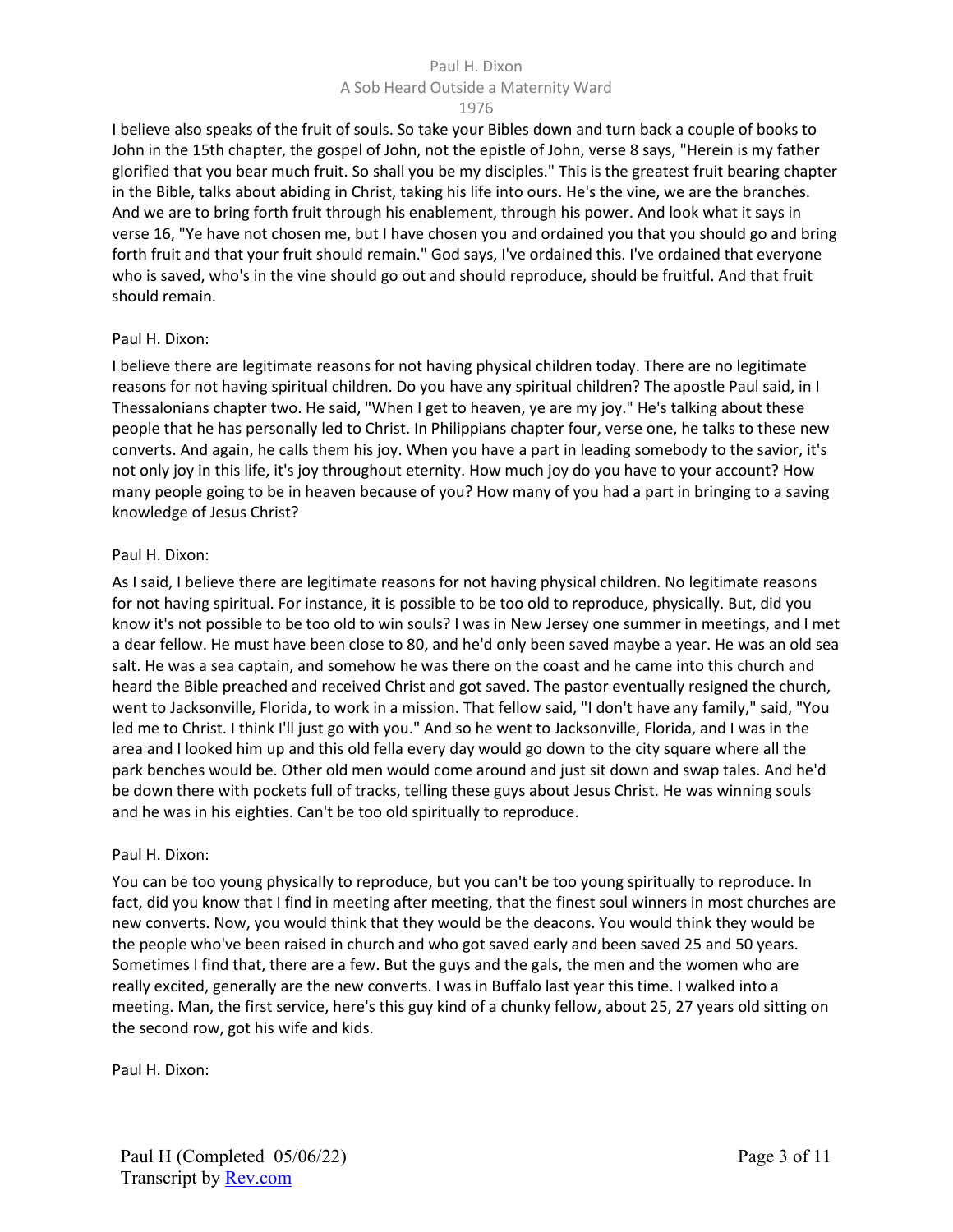#### A Sob Heard Outside a Maternity Ward

#### 1976

Every night he walks in with a cassette tape recorder. He doesn't want to miss a thing. He's got somebody with him just about every night, some neighbors or some friends. And if they wouldn't come with him, he'd tape the message. And after the meeting was over, he'd go over to their house and knock on the door and say, "Hey, I want you to hear what I heard tonight." And he'd leave him the cassette tape recorder. And he was just so thrilled about getting people saved. And I said to the pastor, "How long has he been saved?" He said, "About a month, about a month."

#### Paul H. Dixon:

I walked into a meeting in Toledo. In fact, the Emmanuel Baptist, where brother Fleck's son-in-law is. And it was just a few months after I was with you the last time. It was in the fall of 1969. I walked in the first night, I sat down. Here are all these teenagers, sharp teens like you have. And the pastor said, "Yeah, you see that young fella?" And I looked out and he was pointing at him, you know? And I said, "Yeah." He said, "I got a story to tell you about that guy." And so when the service was over, he said, "Six weeks ago, this kid walks into the church on a Tuesday night. He has another teenager with him and the other teenagers doing all the talking. As he walks in, he says, "Say, I want to see the pastor."" "Well, he said, "I'm the pastor."

## Paul H. Dixon:

He said, "I'd like to ask you some questions about your church." He said, "Number one, does your church preach the Bible?" He said, "Yeah, yeah. This is a Bible preaching church." He said, "Okay, number two." He said, "Are you in the national council of churches?" He said, "No, no. We don't have a thing to do with national council of churches." "Number three," he said, "Is this a soul winning church? Do you get people saved in this church?" He said, "Yes." He said, "We do." He said, "Do you have visitation programs?" He said, "We send out about a hundred people every Thursday night to knock on doors, win people to Jesus?" "Well, he said, "I guess this church will do then." He said, "This is my cousin. I'm from Colorado. He lives here in Toledo. And I just won him to Jesus today. And I want to get him in a good gospel preaching, soul winning church." And he said, "I guess we'll let him come to your church then."

## Paul H. Dixon:

Why old Don, was so excited. He said, "You know, this doesn't happen every day where they just walk in off the street." And he gave him to his youth man, his youth man took him around. The next night I stood up to preach. I saw that guy sitting out there. I gave the invitation. He's just saved six weeks. I saw him lean over to a friend. He said, Do you want to go tonight?" His friend said, "Yeah." He brought his friend down the aisle. Practically every night I saw him with somebody different. He'd lean over. And he'd say, "You want to get saved tonight?" The guy'd say, "Yeah." And he'd walk down the aisle. One night, I saw him coming down the aisle with a girl that looked just like him. It was his twin sister and he was bringing her to Christ. He'd only been saved six weeks.

## Paul H. Dixon:

Don asked me to come back the following February, 1970, to speak to what he called his committee of concerned men. He had 70 men who wanted to be soul winners. And you know when you got 70 men who want to win souls, things are going to happen. I'll be preaching in the dedication of their new building Thanksgiving week for two days that will seat 1500 people in their new auditorium. It's no wonder the places grown when you got 70 men who want to win souls to Jesus Christ. I spoke to that committee of concerned men. And when it was all over, remember now this is probably February. I'd been there in September or October four or five months later. He said, "Paul, we didn't allow teenagers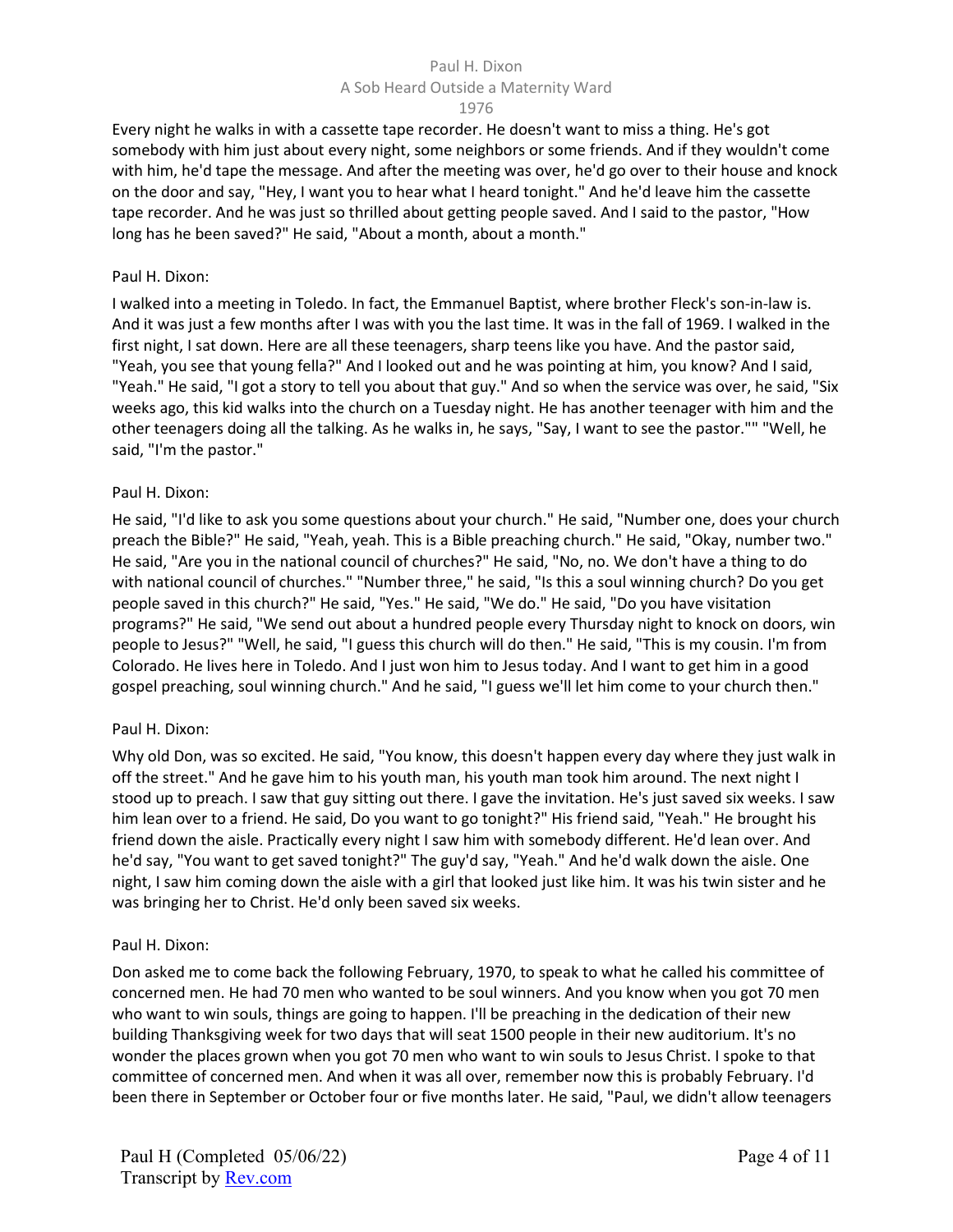#### A Sob Heard Outside a Maternity Ward

#### 1976

to attend this." But he said, "That one guy standing back there in the back begged to at least come and listen to you." He said, "We wouldn't let him meet, but we let him stand in the back and listen to the message." He said, "That's the kid who has saved six weeks when you were here last time." He said, "He's been saved six months now and he's brought 30 teenagers to Jesus Christ."

## Paul H. Dixon:

I was back in that church last fall. It looks to me, I don't know for sure, it looks to me like the youth group has doubled. Man, they just fill the front of the church. And about the first two rows are filled with big old guys, juniors and seniors in high school. And a lot of these guys have been called to preach. So many of them that they have a homiletics class for kids in their church, preparing them to preach. And the fifth Wednesday night, they allow one of their teenagers to preach the prayer meeting service. And did you know that many of those big old guys were led to Christ by that new convert. Now, the point is that we need to be involved in winning souls to Jesus Christ. And if new converts can do it, why can't those of us who've been saved for years get on the ball and do the job that God has called us to do?

## Paul H. Dixon:

The cutting edge of the New Testament church is the new converts. I don't know why. We somehow have the idea today, you get somebody saved, withdraw him from all of his friends, train him for a couple of years, and then maybe he can be used of God. It just doesn't work that way. It's amazing. You don't have to know a lot of scripture. People who have just been saved, they go out, they can tell people what God's done for them. Well, oh boy got saved in a meeting in Cleveland. He came to my house a year and a half later. He got saved on Saturday night. He just come out of the Navy. First time he'd heard the gospel. He said, "I never heard it until that day." I talked to him in his home. He came that night, got saved. Here it is 18 months later. He said, "Paul, I got saved on Saturday night, went back to work Monday. I worked in the hospital and I said, "Oh, God, help me to go to everyone in this hospital and tell them about Jesus."

## Paul H. Dixon:

He said, "I didn't know how to answer their questions. I didn't know any of the Bible. I just knew I was saved and I wanted them to be saved." He said, "I went from bed to bed and told people what had happened to me on Saturday night." He said, "You know, any question they brought up, believe it or not, God gave me the answer." He said, "I've been at it for the last 18 months." I see him every once in a while, he's still at it. He's still thrilled about it and excited about it. Winning souls to Jesus Christ. This will solve a lot of the problems in the church to just get busy winning souls.

## Paul H. Dixon:

Psychiatrists tell us that many people who are having physical problems, they are really psychosomatic. And if they just get involved with others, they'd forget about their own problems. And I believe that a lot of the problems among Christians and in churches today would be solved if people just get involved winning souls to Jesus Christ. You can't squabble and you can't have differences, brother, when things are happening and people are being saved. I got a 10 year old boy, boy, he's a great guy. I like for you to meet him sometime. His name is Scott. I'd like to have another boy when Scott is 20, then I like to have another when he's 30, another when he's 40. And I want to have my last boy on my 80th birthday. My wife's not too excited about it, but I am.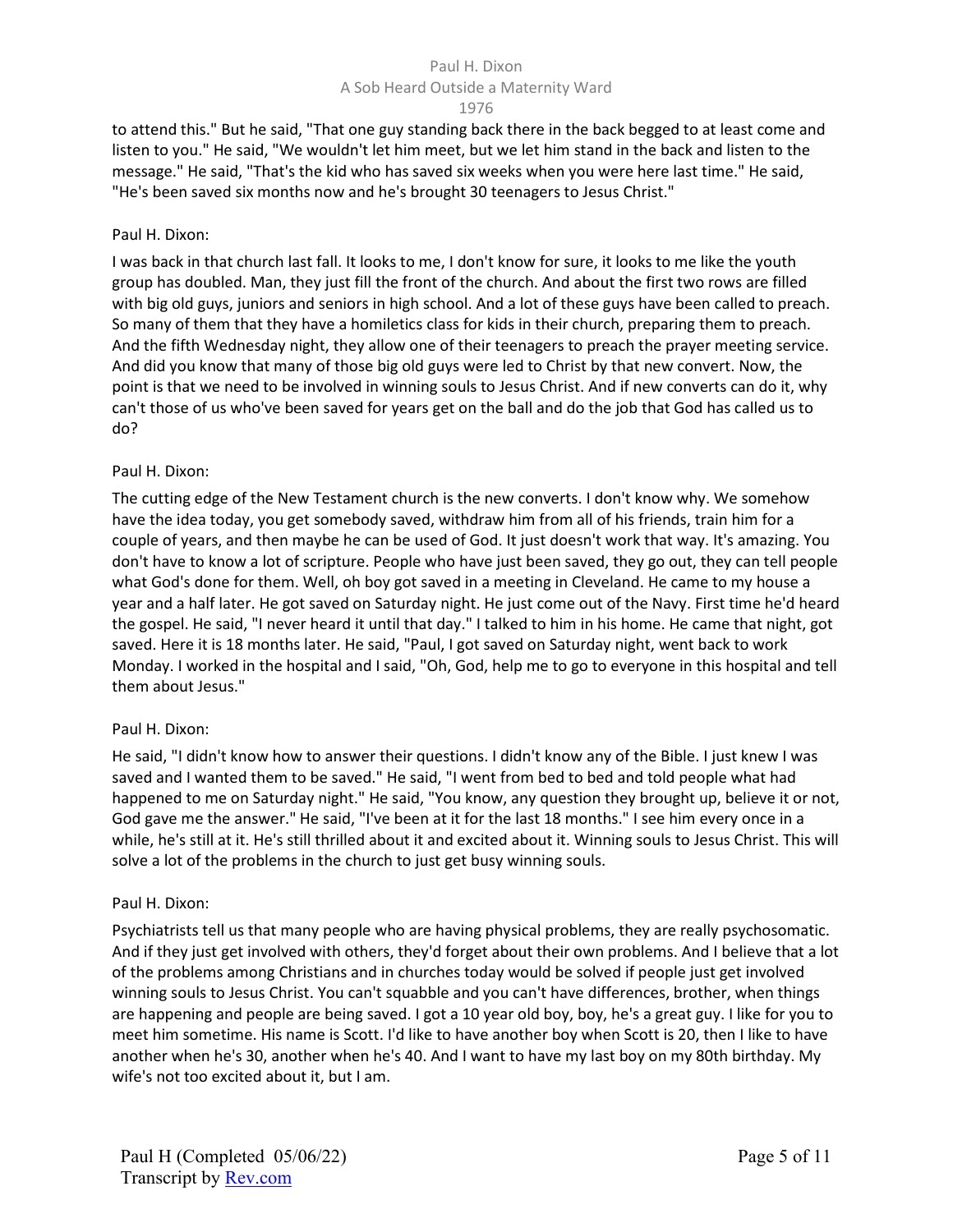#### Paul H. Dixon:

You said, "Paul, what in the world do you want with a kid when you're 80 years old?" Kids keep you young. Huh? Isn't that right? You can't get old when you got a kid around the house. You got to go out in the yard and throw the ball and play horsey and roll on the ground with them and box with them. You just stay young. Kids keep a church young, spiritual kids, new converts. They keep a church alive and vibrant. Most people judge a church by their buildings or their missionary budget, or how much money they have in their treasury. And I believe God judges a church by how many kids are in their spiritual nursery. And when we don't have kids in our spiritual nursery, you might as well write Ichabod about over the door, the glory of the Lord has departed. God has established the local church to go out and reach a community for Jesus Christ. And this is what it's all about. You enjoy the word more. You enjoy the services more. Prayer takes on meaning when the heartthrob of every Christian and the church is to win souls to Jesus Christ. We're talking about a sob outside of a maternity ward.

#### Paul H. Dixon:

Well, let me ask you this. What is the formula for fruitfulness? If we realize the fruit of marriage is children, and the fruit of salvation is children. What is the formula for fruitfulness? I'll tell you how we can tell this. Let's look at some of the barren women of the Bible and see how God gave them children, okay? Let's start back with the first one we already started, our text, Rachel, Genesis 30 verse 1. Now here's the woman. She didn't have any children. She wanted children. What is there that stands out that marks this woman? Listen to her. She cries out, "Give me children or else I die." How would you sum that up? I'd say she's a pretty desperate woman, wouldn't you? That's what we need. Desperation.

#### Paul H. Dixon:

What would happen if you passed the offering plates? Now, in fact, I don't guess you do pass the offering plates here on Sunday morning. Let's say you went back to the box, the treasurer did, financial secretary checked the boxes back there on Sunday morning, and they were empty. Nothing. Come back Sunday night and check the boxes. You figure, well, the people were just holding off till Sunday night, and you check the boxes Sunday night, nothing. Empty. You reckon there'd be a business meeting Wednesday night, huh? Deacons meeting, board meeting. I mean, everyone, what's going on here? Why did the money stop? What happens when nobody gets saved on a Sunday morning, nobody gets saved Sunday night? Couple weeks go by, nobody gets saved. Month goes by, couple months go by, nobody gets saved. We just enjoy the word. We just go on our way and just, it's all right. Don't get excited. Don't get concerned. God will give it in his time. No, we need some good old fashioned desperation over souls. Oh Lord. How come nobody got saved today? When we get to the place that we can't stand it, if nobody's being saved in our services, people will start being saved in the services.

## Paul H. Dixon:

God doesn't give children where they're not wanted, spiritual children. But when a church's heartthrob is for souls, you watch it. That church suddenly becomes a soul winning church. Desperation. I remember a fellow coming to me in Cincinnati, Ohio. I preached Sunday morning. He walked down the aisle after the service, he shook my hand, sharp looking guy. He said, "You remember me?" I said, "I think so." He said, "We went to high school together." He was about three years ahead of me. Topnotch athlete, two handicap in golf. He's won many tournaments in the Cincinnati area. He said, "Paul I've been saved recently." And he said, "I want to be a soul winner. I'm a businessman. I want to win souls to Christ. I don't know how." I said, "Come to my motel room, we'll talk about it." He came over the next day. We sat there, chatted, shared some things, prayed together.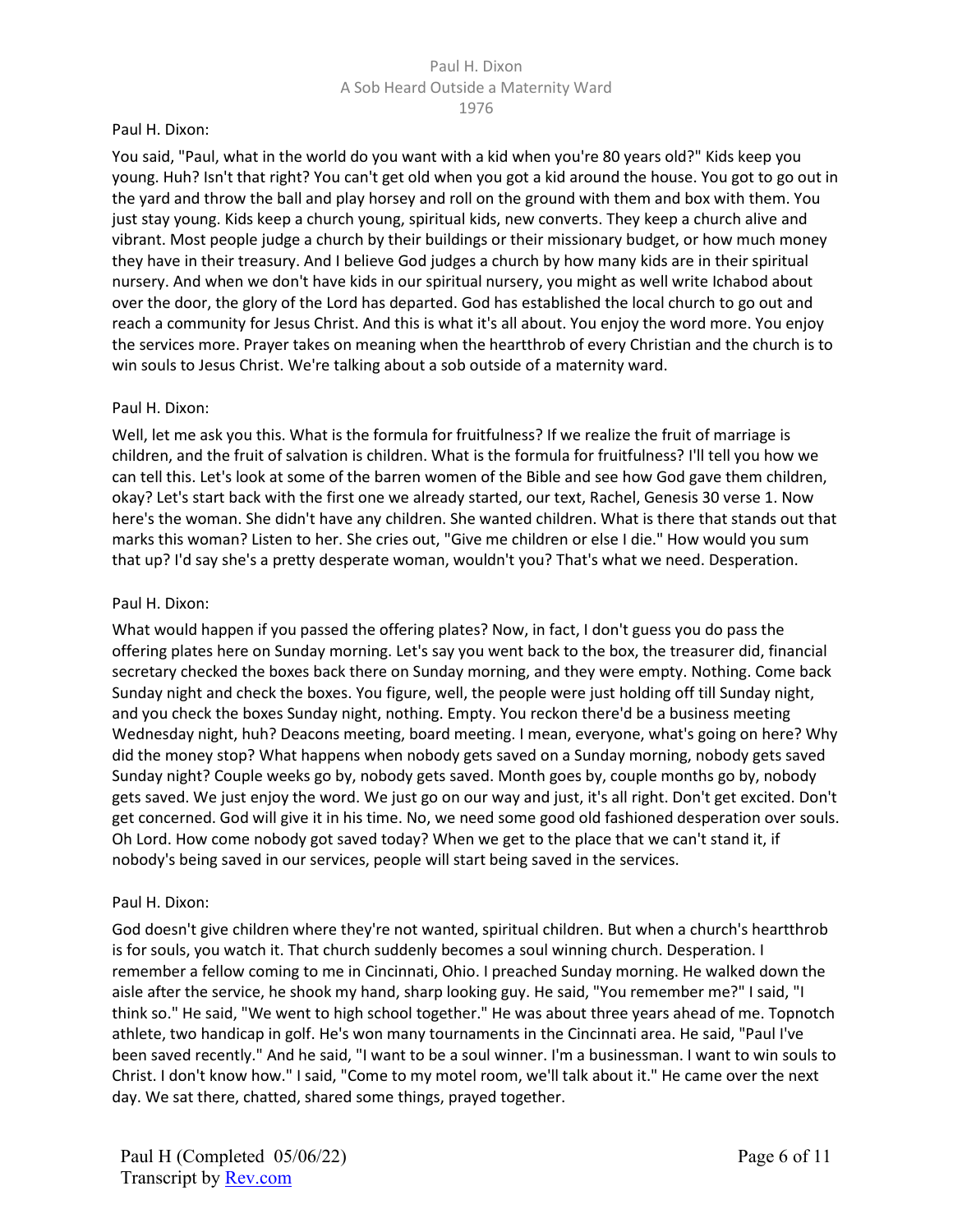#### Paul H. Dixon:

Then he looked at me and he said, "Paul," he said, "My father is still unsaved." They've been praying for his father for years in that church. Anytime you talked about who you wanted to see saved, his father's name came up immediately, Mr. Thacker. He lived just across the street from the church. Never interested. Come maybe once, twice a year. I'd been to visit him before. He said, "Paul, I want you to go visit him, but I want you to know this." He said, "Last Sunday, I stood in the kitchen. I talked to my daddy about his soul. I'd never done this before." He said, "Listen, when I was a kid, my daddy used to spank me and he spanked me hard, but I never cried." Said, "I didn't care how hard he hit me or what he hit me with, I never cried as a kid because I knew he wanted me to cry." Now he said, "My daddy is really bullheaded." And he said, "I'm just like my dad." And he said, "I'd just grit my teeth and I would never shed a tear." And he said, "The first time my father ever saw me cry," he said, "I was 35 years old, last Sunday, stood in his kitchen with my arms around his neck," and he said, "crying over his soul."

#### Paul H. Dixon:

He said, "I got a kid brother, 16 years old, who sometimes will get up at two o'clock in the morning, go into my daddy's bedroom and say, "Dad, why don't you get saved?"" I said, "What does your dad do?" He said, "He just rolls over and goes back to sleep." I thought, man, this guy's really hard. How you going to reach a guy like that? I said, "I'll go see him." I went over to see him. I'd been there before. I said, "How you doing?" We chatted a while. I said, "Will you come out one night?" He said, "I'll be there one night." I knew he'd keep his word, said goodbye. He came the very last night. I preached and gave the invitation, hit about the fourth verse, and all of a sudden I saw that big old man in his fifties hit the aisle. And you can't get down to the front of the church, down the middle aisle. You have to go to the back and across the back and down the side.

#### Paul H. Dixon:

There's a balcony that wraps all the way around it. And he had a teenage son standing in the front row of the balcony, a teenage son who just couldn't stand to see his daddy go to hell, a teenage son who was so concerned about his daddy's soul, and he spotted him coming to Jesus. This is so out of character for this church. I don't think they'd ever seen it before. I'd never seen it before. That teenage kid ran across that balcony, ran down those steps, and he beat his daddy to the front. He was waiting there on his daddy. And when he got down there, he just jumped him, straddled him, and just threw his arms around his neck and wept and wept and thanked God. And a deacon took him aside and led the man to Christ. He's there all the time. He's been to Word Of Life a couple of times. He got saved, gloriously saved because he had somebody who was desperate over his soul.

#### Paul H. Dixon:

Hebrews 11:11, "Through faith, also Sarah herself received strength to conceive seed and was delivered of a child when she was past age." Why? "Because she judged him faithful who had promised." Now here was Abraham's wife. She was past age. She was too old to have a child. God gave her a child. She was a barren woman. God said, the reason I gave her a child was because she judged me faithful. It's very simple. Not only do we need desperation, we need faith. We've got to believe today that God is still everything that he says he is. That he is the same today as he was yesterday, that we have the same God that Spurgeon had and Moody had, and Sunday had. That God is our God. Elijah's God's still living. And we've got to believe that his word is still sharper than any two edge sword. That the spirit of God still brings conviction while people are in school and on their beds and at work. And we've got to act like it and just put our faith in the Lord.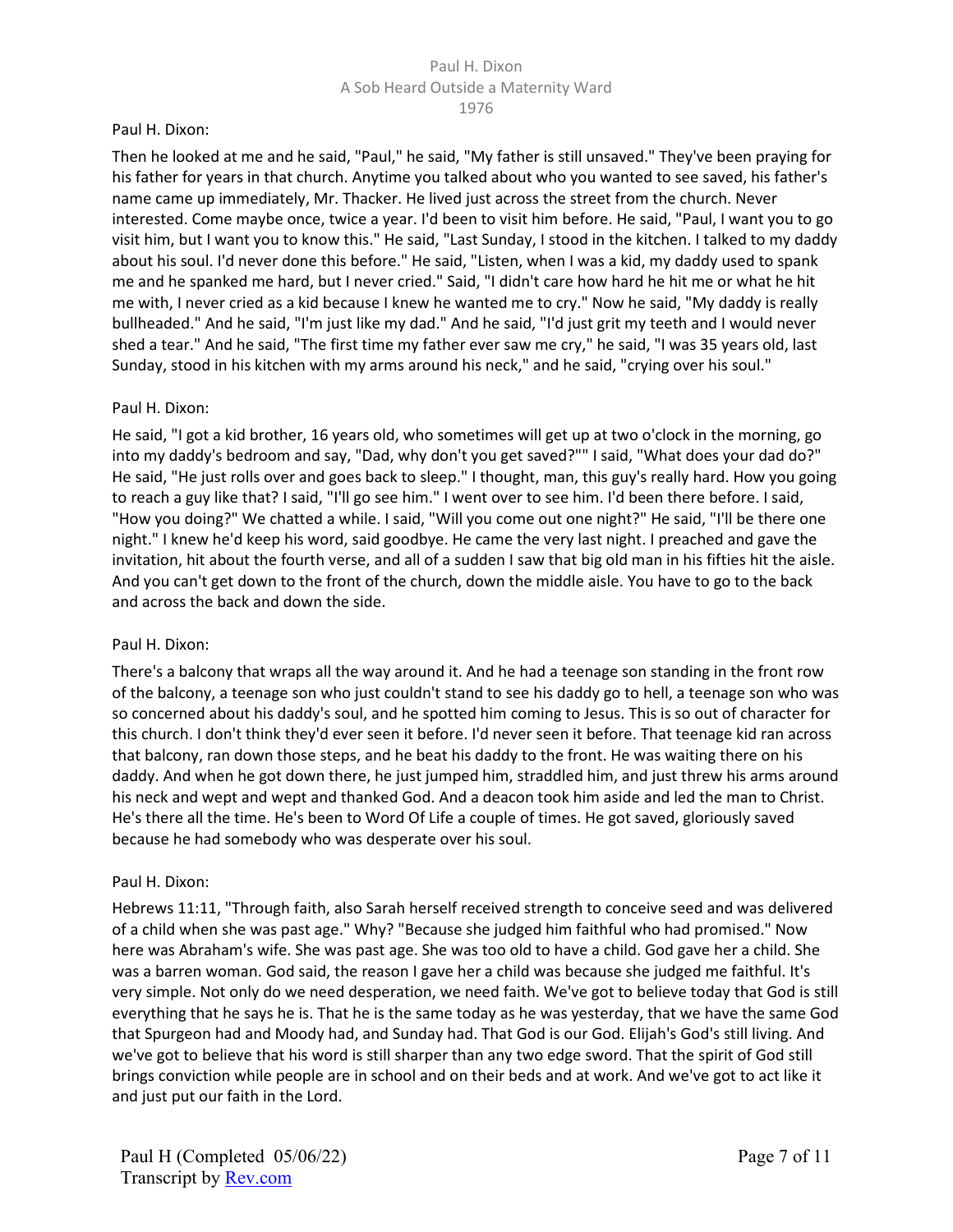#### Paul H. Dixon:

I've been rebuked so many times on this. I remember one night in Florida, bunch of teenagers walked in and filed across the front row. A teacher brought them. These kids were from an accelerated English class. This fellow taught it. They had all accelerated classes. I mean, they were real intellects. All seniors, real sharp. Many of them from wealthy homes, and one girl scored number two in the nation on the merit scholarship test. And I sat on the platform and he told me that. And I thought, "Oh man, well what's somebody like me going to say to a bunch of intellects? What am I going to preach? What do you preach to a bunch of smart kids like that?" And you know what the Lord said? Said, "I want you to get up there. I want you to tell them about sin. And I want you to tell them about hell. I want you to tell them about Jesus." So I did.

#### Paul H. Dixon:

I just got up there and preached the simple gospel, gave the invitation. When the invitation was over, I said, "I'll be in the study. Anybody wants to ask me any questions?" And boy, I hit that study. And in like a shot came that girl, a guy right behind her. She said, "I've been waiting on my life for something like this." She said, "I've been going to a church all my life. And they never told me this." She said, "They beat around the bush." She said, "They don't tell it like it is." She said, "This is what we need." Hey, you know what? She came back the next night. I wish I could tell you she got saved. She didn't. She wept and wept. And I talked to her after the service again on Sunday night. And she said, "I want to become a Christian. I just don't know what my friends would think." She went home still under conviction. The young fellow who brought her, dealt with her again. She said, "I'd like to, but I'm just afraid of losing my friends." She went off to college, went off on dope, had an illegitimate child and blew her life up.

#### Paul H. Dixon:

Do you know what I saw? I saw that night with that young lady and those other young people that the word of God still does the job. It's still the Spirit of God is working in this day, and we don't need anything else. We don't need to give some kind of a chocolate covered gospel. We don't need to take our gospel and put it in the garb of the world. We don't need to have the world's music. We can take the word of God and good old songs like we've been singing tonight and get a job done for Christ. I'll guarantee you, a lot of people say you can't reach young people anymore like this. And I go into cities where some of the largest churches in this land are, that are winning people by the hundreds every year. And they're not cutting any corners. They're not hedging one bit. They're standing for the old fashioned gospel and this is what people need. And many more people want it that we believe in this day. Got to have faith, faith in God. And then we also need to pray. See, I've heard things like this before. I know it. We just need to do it. We need to be reminded.

## Paul H. Dixon:

Look back at 1st Samuel chapter 1, at another bearing woman, her name was Hannah. Look what she did, and God gave her a child. 1st Samuel 1 verse 10. "She, that is Hannah was in bitterness of soul and prayed unto the Lord and wept sore. And she vowed a vow and said, "Oh Lord of hosts, if thou will indeed look on the affliction of thine handmade and remember me and not forget thine handmade, but will give unto thine handmade a man-child. Then I'll give him unto the Lord all the days of his life. And there shall no razor come upon his head." You know what God gave her? He gave her Samuel. Isn't that great? She said, "God, you give me a boy and I'll give him back to you." And God gave her a Samuel. I would he'd give us a Samuel this week. We'll give him back to you, Lord. Lord, if you give us a Moody this week and we'll give him back to you. God give us some young fellow's going to get saved this week,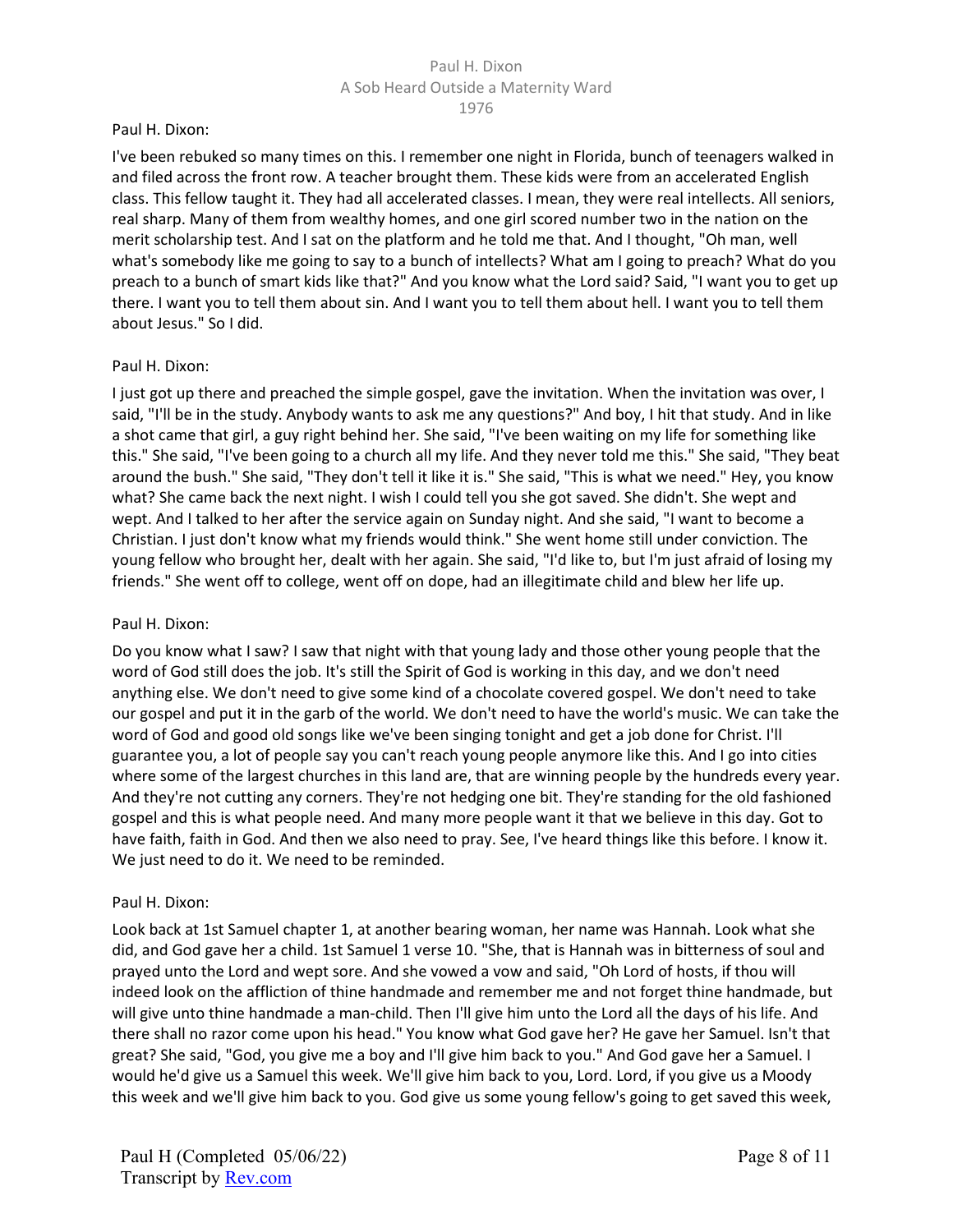## A Sob Heard Outside a Maternity Ward

1976

and he'll be an evangelist. God give us some young fellow's going to be a missionary, who's going to be a pastor. Give us some young lady, oh God, give us young people, give us adults. We'll give them back to you. We got to pray.

#### Paul H. Dixon:

I've never been in a meeting yet where there was a real moving of the Spirit of God and souls who'd been on the hearts of the people for years came to Christ, but what there was fervent prayer. There's no substitute for it. There has to be definite earnest, desperate praying. When I was in Chattanooga, the men in our church one day decided to go to Panama City, Florida, fishing, salt water fishing. I love to fish, but I prefer fresh water. And after being out there once on that salt water, I decided that is my last. We went out at two o'clock in the morning, drove all night, got there at two o'clock in the morning, got back seven o'clock that evening. And I've never been so sick in all of my life. That boat was just going up and down and up and down and it didn't even do it fast. It was just slow enough to make me even sicker. My boy went with me and he didn't even get off the bed. He just stayed on that bed. Never got a line in the water.

## Paul H. Dixon:

Well, after it was all over, we went out to eat, had our supper, went back to the motel and we kind of paired up and some of the guys took care of the little guys, our boys. And then the rest of us, maybe three in a room had a tremendous time of fellowships. And the three in my room, we said, "Let's pray for Bud Murray." You talk about a hard guy. I wish you could meet him. He's a tremendous guy. Old Bud, ran a bar. Old Bud, he didn't have any time for the things of God, he looked you right in the eye and tell you so. He came to hear me preach the previous Christmas, and he went out stomping when the service was over. Came back a couple months later when I was there for a revival meeting and he just stood, he just sat back there. And he stomped through the hymn book while I was preaching. He said later, he said, "I even got under conviction looking at those hymns."

## Paul H. Dixon:

We claimed all Bud Murray for God. We really bathed him in prayer. We prayed for him that night. We prayed for him on the way back. Sunday, I expected to see Bud Murray walk in that building get saved. That was that. He didn't come in. I was disheartened. I went home and while I was eating, I told my wife, "I've got to go see old Bud Murray." And you didn't really go and talk to Bud Murray. He's liable to throw you out of his yard. And I walked across that yard that afternoon. He had a softball in his hand. He saw me coming and threw it at me. He threw that softball at me. I said, "What you doing Buddy?" He said, "What's it look like I'm doing? I'm out here playing softball with my girls." I said, "Do you mind if I join?" He said, "You can get out in the outfield."He put me way out there in the outfield.

#### Paul H. Dixon:

I stood out there in the outfield and I thought, well now finally, I'm going to wear this guy out. I'm going to talk to this guy. I know God's put him on my heart. I don't always work this way. But I just had to talk to Bud. Finally got thirsty, he said, "You want a Coke?" I said, "Yeah." We sat down on little metal glider there in the front yard of this house. I said, "Bud, when you going to get saved?" And boy, he said, "I'm all right." He said, "Just leave me alone." He said, "I am all right." I said, "Bud, I'm going to show you what the Bible says." And I started Romans 3:23, "All have sinned and come short of the glory of God. "Bud, you're a sinner." I took in Roman 6:23, "The wages of sin is death. I mean, Bud, you're on your way to hell as a sinner. Numbers three, But God commendeth his own love toward us, in that, while we were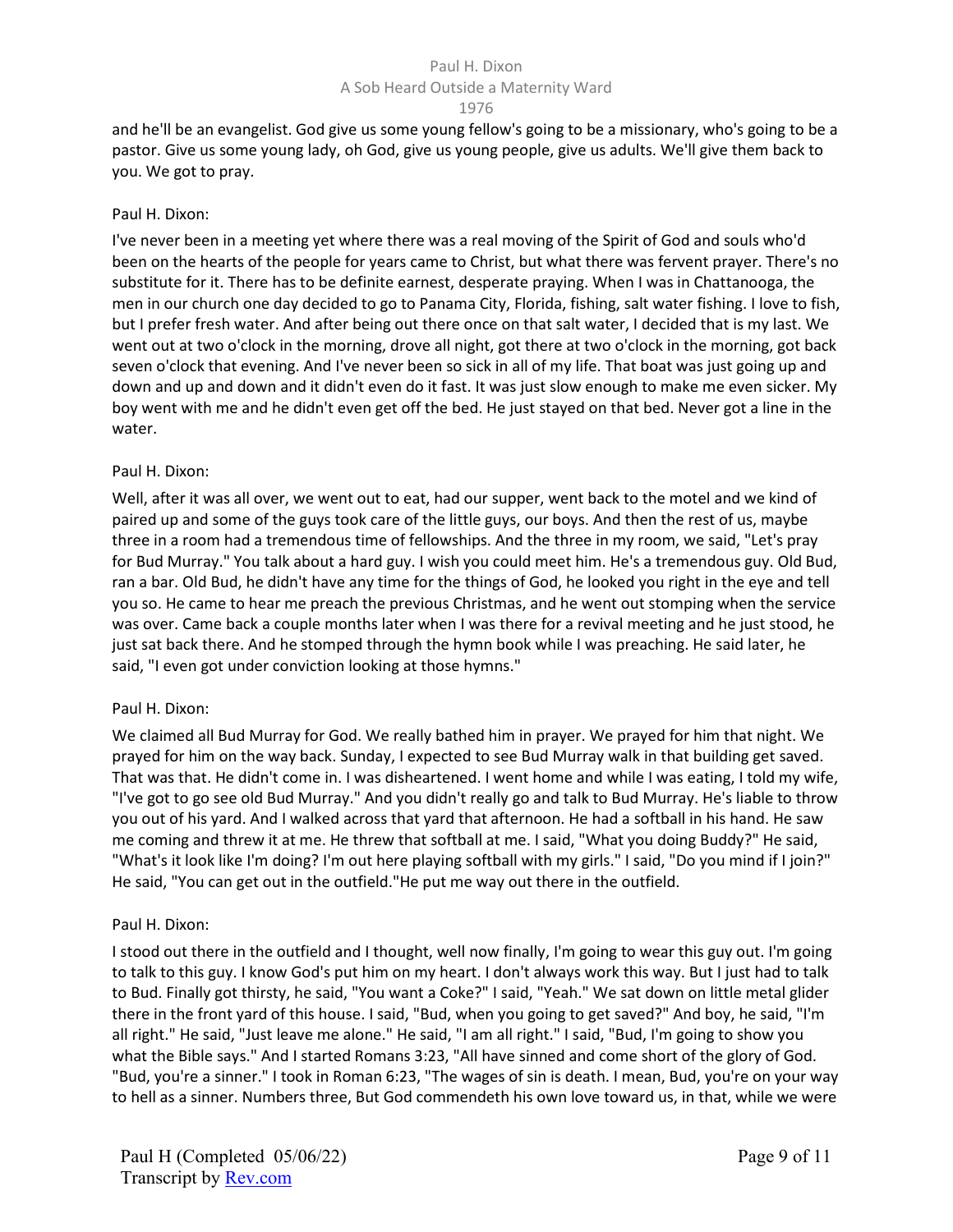#### A Sob Heard Outside a Maternity Ward

1976

yet sinners, Christ died for us." Roman 5:8, Jesus died for you, Bud. And Romans 10:13. Look at that verse. Whosoever shall call upon the name of the Lord shall be saved."

#### Paul H. Dixon:

I said, "Bud, let me ask you this. If you die today, do you know you'd go to heaven?" And he looked at me with that smirk on his face. He said, "I think I would." He said, "I am trying. I am doing the best I can, and I think I'd make it." And he sat back and I said, "Bud, you didn't read that verse. Would you read that verse again? Romans 10:13, "Whosoever shall call up on the name of the Lord shall be saved."" he said, "Let me see that again." He looked at that again. He's a Georgia cracker, you know? And he said, "Goodnight." He said, "All these years I've been trying and it's not trying, it's trusting isn't it?" I said, "That's right, Bud." He said, "How do I do that?" I said, "Why don't you just bow your head right now on this glider and tell God you're a sinner, and you want Jesus to come into your heart." He said, "I'll do it." He bowed his head right there, called on Christ.

## Paul H. Dixon:

I said, "Bud, what are you going to do now?" He said, "I'm going to go and tell my wife." And he ran in that house and he grabbed the Bible. He said, "Honey, do you know what Roman 10:13 says?" She said, "Bud, people for years have been talking to you about Romans 10:13." He said, "I never saw it till today. Never." I said, "Bud, we'll see at church tonight?" He said, "I'll be there." I mean, he said before, he said, "If I ever do become a Christian," he said, "I'll not go down to that old bench jumping church." It's amazing. When the church stands for something and preach the Bible and getting people saved, people in the community say, "Oh, I'd never go to that church." They can say they want to be there. He was there that night. We had a prayer meeting at seven o'clock for Bud, just the men, to pray that he would grow. Service didn't start till 7:30.

## Paul H. Dixon:

We'd been in there just a few minutes, and my wife came and knocked on the door. She said, "You guys got to quit praying and come out here. I hate to interrupt you." She said, "You're not going to believe this." And I walked out and Bud Murray was standing right in front of the communion table. And as people walked in the door, coming to church that night, he waved them down the front. He said, "Come on down here." Said, "I got to tell you what happened to me this afternoon." He said, "I got to saved." You know what? That guy is just a thrill. I just love to be around him. I saw him a few weeks ago. He's still being used of God and winning others to Jesus Christ. Hasn't been a Christian very long. Oh, I'm so glad that some people pray. I'm so glad that some people were desperate, had faith in God. God works today. And God can use all of us who are saved to reproduce and to win others to Christ.

## Paul H. Dixon:

Let's do it. Let's every one of us get involved in the greatest work going, those of us who are saved leading others to Jesus Christ. Let's not put it off. Let's get started tonight. Let's get started tomorrow. Be used in high school, be used on the job, be used in the community. But wait a minute. Many of you here tonight can't be used because you aren't saved. You may not understand it all, but you realize you need something. I want you to know what you need is Jesus Christ. And right now we're going to stand and we're going to sing a song. And when we do, I want to invite you to get up out of your seat, walk down to the front. We're going to have people downstairs to meet you who are trained in the Bible. And they're going to go over with you very simply, just like I did with Bud Murray, how you can receive Christ and lead you to Christ in just a matter of minutes. You can get it all settled tonight. You can know that